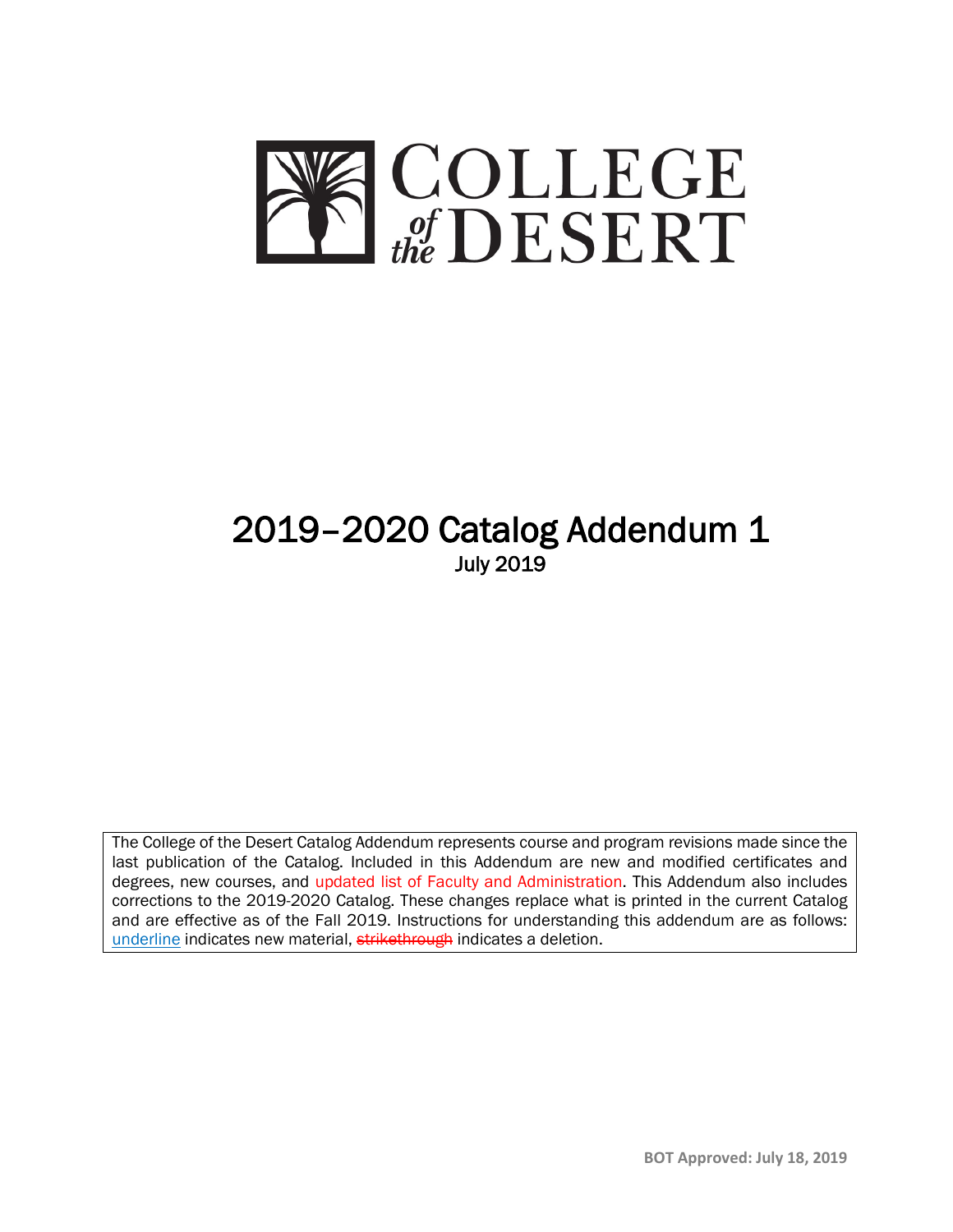### Programs of Study

### NURSING PROGRAM MODIFICATIONS

### Changes to NURSING PROGRAM (beginning page 165, print catalog)

### LVN Program Application Process

Program Eligibility, #2, page 166

2. Additional advisories include:

- ENG 061, Accelerated English, or
- ESL 071, ESL/Academic English II (passed with a grade of C or better; or an assessment score greater than 99)
- MATH 060, A Preparation for the Study of Algebra (passed with a grade of C or better; or an assessment score greater than 65)

### Changes to RN NURSING PROGRAM APPLICATION PROCESS

### RN Program Eligibility, #2, page 166:

Have a minimum GPA of 2.5 in the following prerequisite science courses taken within the past ten (10) years, with no grade less than a "C". Online science courses will not be accepted.

### LVN to RN (Transition) Program Eligibility, #3, page 167:

Have a minimum GPA of 2.5 in the following prerequisite science courses taken within the past ten (10) years, with no grade less than a "C". Online science courses will not be accepted.

### Changes to NURSING PROGRAM ADVANCED PLACEMENT OPTIONS (pages 166 – 167)

Prospective students who have had prior education in nursing or other health related areas may request consideration for entry into the nursing program with advanced placement. Applicants would include licensed Vocational/Practical Nurses and International Registered Nurses, Veterans, and transfer students from Board approved nursing programs. Specific information regarding the advanced placement procedure is available through the Office of Health Sciences & Education. All advanced standing applicants are accepted to the program on a space available basis.

*Entrance to the nursing program is limited to students who have completed the science and English prerequisite courses, have applied, have passed the TEAS V exam and been notified of acceptance into the nursing program.*

### LVN to RN (Transition)

Licensed Vocational Nurses may enter the associate degree program at an advanced level. For this option, enrollment is limited and the following is applicable to the LVN to RN:

### *Program Eligibility*

To be eligible to apply to College of the Desert's Transition Option, the applicant must:

- 1. Have current licensure in California as a vocational nurse.
- 2. Have a minimum GPA of 2.5 in all college level work.
- 3. Have a minimum GPA of 2.5 in the following prerequisite science courses taken within the past ten (10) years with no grade less than a "C", online science courses will not be accepted:
	- Human Anatomy with a lab component
	- Human Physiology with a lab component
	- Microbiology with a lab component
- 4. Have no more than one repeat of any one of the three science courses. A "W", "I", "D", and "F" mark is considered a repeat. Repetitions within the past seven (7) years will be used in determining eligibility.
- 5. Have a "C" or better in any 3 unit college level transferable English course with a research component. (English 001A, Freshman Composition, is the highly recommended course. Eligible English course must have a research component).

### *Application and Selection*

- 1. The School of Health Sciences & Education webpage contains information regarding specific selection processes and application dates.
- 2. A random selection process of qualified applications will be used to determine entrance once all applications are evaluated.
- 3. Applicants will be notified of acceptance status via email.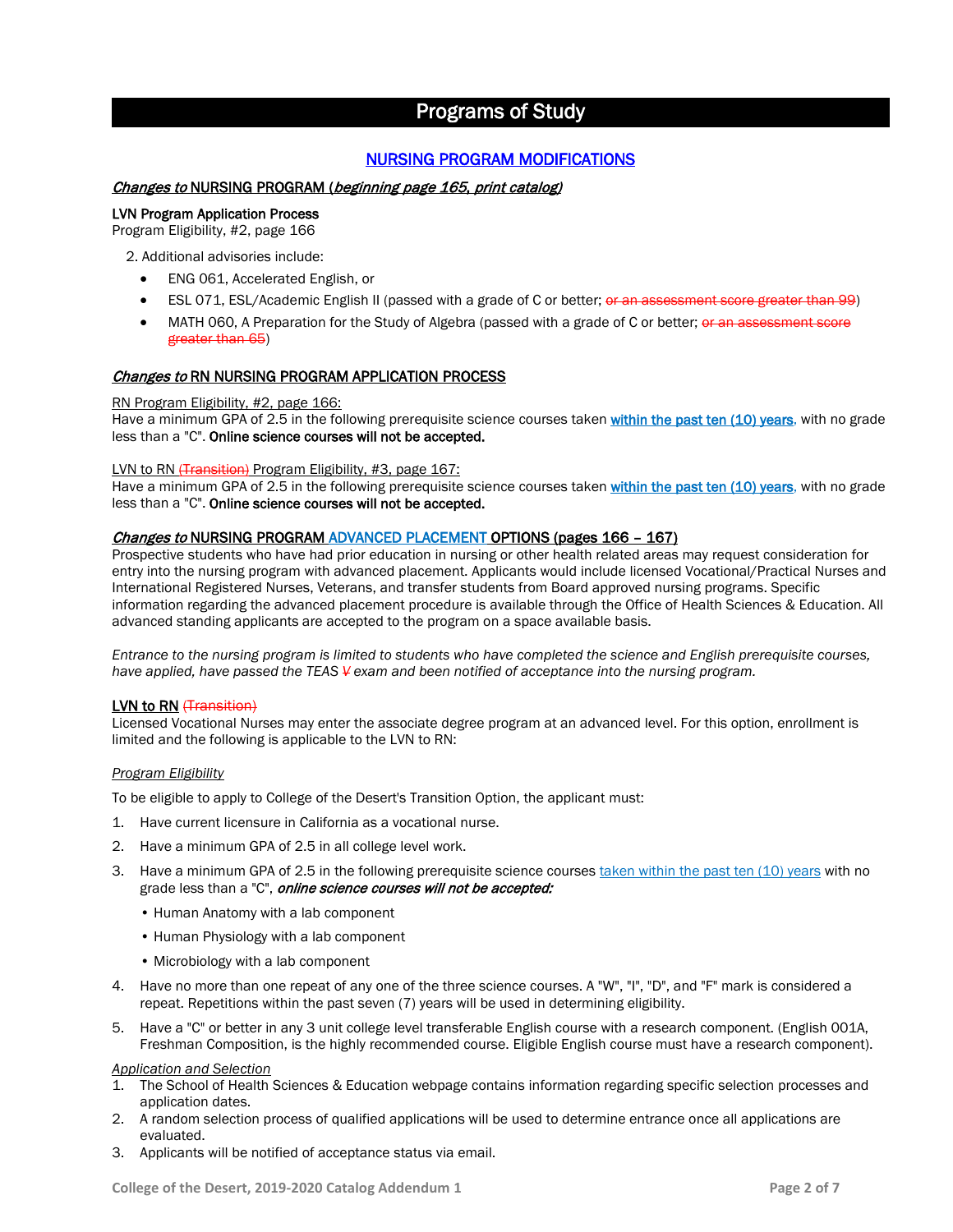### **Transfer**

Students with previous nursing education from a Board of Registered Nursing approved registered nurse program may request transfer into the program. All transfer requests will be evaluated on an individual basis. Students should make an appointment with the Director of Nursing and Allied Health to discuss transfer possibilities and materials needed to assess eligibility. Transfer students must meet the same enrollment requirements as all students entering the nursing program. General education courses must be completed to correspond with the nursing program's requirements respective to the semester for which the student is seeking transfer. Transfer students must submit a letter from their previous Director/Dean of Nursing to verify that the student had no safety violations while enrolled in the nursing program from which they are transferring. A minimum of twelve units must be completed at COD to earn a degree from COD. All transfer students are accepted on a space available basis.

### **Veterans**

Military trained healthcare personnel have the opportunity to apply for advanced placement in the nursing program. Detailed information is available on the School of Health Sciences & Education webpage.

### International RN

For Registered Nurses from outside the USA needing to fulfill California Board of Registered Nursing requirements. Detailed information is available on the School of Health Sciences & Education webpage.

### LVN to RN (Thirty-Unit Option)

The non-degree option requires that interested students fulfill the following requirements:

- 1. Current licensure as a California LVN;
- 2. Proof of high school diploma/GED;
- 3. Completion of courses in Human Physiology and Microbiology with a minimum GPA of 2.5 with no grade less than a "C".

Thirty-unit option students are accepted to the third semester of the nursing program on a space available basis. Students will complete the final two semesters of the nursing program. It is important to note that LVNs choosing to take the 30-unit option can never be qualified as graduates of the COD ADN/RN Program and will permanently be referred to as having attained a Nursing Non-Degree/Non Graduate Status. Lack of a degree may create limitations for licensure in other states. Students who do not receive an Associate's degree in Nursing may not be eligible for licensure by endorsement in other states. Interested students must make an appointment with the Director of Nursing and Allied Health or designee to obtain further information and to complete an application.

All advanced placement students will be accepted on a space available basis. Detailed information is available on the School of Health Sciences & Education webpage.

### NEW CREDIT PROGRAMS effective Fall 2019

Applications and Information Systems AS Degree The Associate's degree in Applications and Information Systems (AIS) prepares students to either enter the workforce as an entry-level office and/or project manager or pursue a bachelor's degree.

Students who choose not to major in Application Information Systems or as Business Information Workers and/or Specialists find that coursework in the field can improve their abilities in several ways: to think analytically; solve problems; organize thoughts and information; and utilize new technology more efficiently and effectively. AIS classes also provide the combination of technical skills and business skills required for success in an entry-level office/administrative assistant position. The coursework also lays the foundation for careers in medical, insurance, and law office positions.

Our discussions with industry representatives indicate that in today's world, employers expect and demand a certain minimum of computer skills as a given, much as they expect an employee to be able to read, write, and use basic math. College of the Desert's AIS curriculum includes course offerings that provide a general overview of the discipline, as well as courses dealing with more advanced software concepts and tools used in the business environment.

In addition to the immediate employment benefits of certificates and associate degrees, coursework at College of the Desert prepares the way for further study at the Baccalaureate level within the California State Universities and University of California systems, and other colleges nationwide.

### Required Courses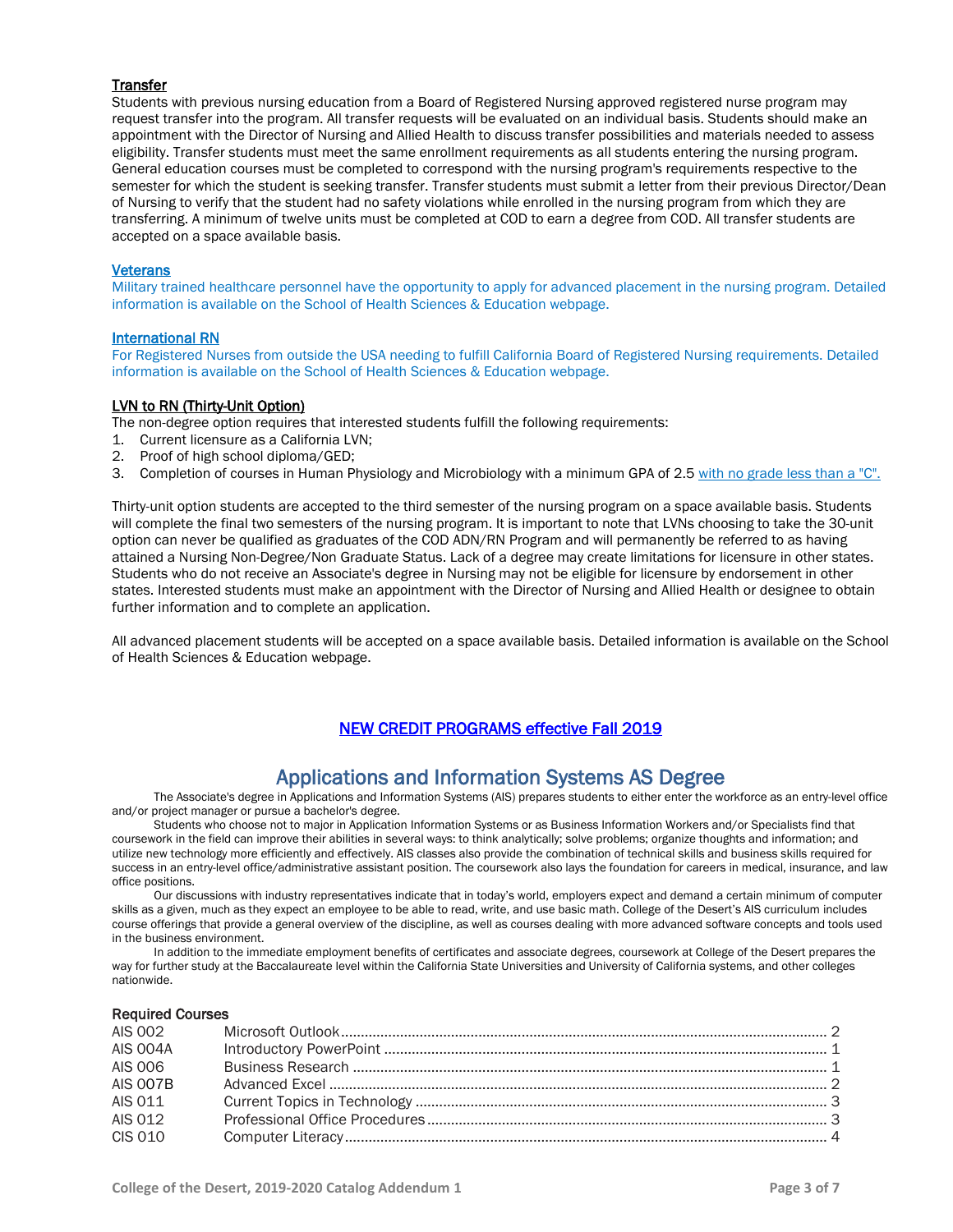|                 | Elective Courses - Select 24 units from the following: |  |  |
|-----------------|--------------------------------------------------------|--|--|
| AIS 005         |                                                        |  |  |
| <b>AIS 007A</b> |                                                        |  |  |
| AIS 017         |                                                        |  |  |
| AIS 025         |                                                        |  |  |
| AJ 001          |                                                        |  |  |
| AJ 002          |                                                        |  |  |
| AJ 005A         |                                                        |  |  |
| BUMA 001        |                                                        |  |  |
| BUMA 020A       |                                                        |  |  |
| BUMA 026        |                                                        |  |  |
| <b>BUMA 027</b> |                                                        |  |  |
| <b>BUMA 032</b> |                                                        |  |  |
| <b>BUMA 064</b> |                                                        |  |  |
| <b>BUMA 094</b> |                                                        |  |  |
| <b>BUAC 005</b> |                                                        |  |  |
| <b>BUAC 010</b> |                                                        |  |  |
| BUAC 020A       |                                                        |  |  |
| <b>BUAC 051</b> |                                                        |  |  |
| <b>CIS 082C</b> |                                                        |  |  |
| <b>CIS 086</b>  |                                                        |  |  |
| <b>CIS 095A</b> |                                                        |  |  |
| <b>HS 061</b>   |                                                        |  |  |
| <b>HS 074</b>   |                                                        |  |  |
| MC 005          |                                                        |  |  |
|                 |                                                        |  |  |
|                 |                                                        |  |  |
|                 |                                                        |  |  |
|                 |                                                        |  |  |
|                 |                                                        |  |  |
|                 |                                                        |  |  |

# Business Information-Legal Office Specialist Certificate of Achievement<br>The Business Information (BI) - Legal Office Specialist Certificate of Achievement prepares students for entry-level legal office support positions in

variety of different legal environments. After successful completion of the BI - Legal Office Specialist Certificate of Achievement, students may seek<br>employment as entry-level research clerks or administrative assistants

| <b>Required Courses</b>                                      |                                                                                             |  |  |
|--------------------------------------------------------------|---------------------------------------------------------------------------------------------|--|--|
| CIS 010                                                      |                                                                                             |  |  |
| AIS 006                                                      |                                                                                             |  |  |
| BUMA 020A                                                    |                                                                                             |  |  |
| BUMA 094                                                     |                                                                                             |  |  |
| AJ 001                                                       |                                                                                             |  |  |
| AJ 005A                                                      |                                                                                             |  |  |
|                                                              |                                                                                             |  |  |
| <b>Elective Courses</b> - Select 3 units from the following: |                                                                                             |  |  |
| A1002                                                        |                                                                                             |  |  |
| <b>BUMA 032</b>                                              |                                                                                             |  |  |
| <b>BUMA 064</b>                                              |                                                                                             |  |  |
| BUMA 095A                                                    | Business Management Work Experience (Maximum of 3 units may be used for work experience)  3 |  |  |
| <b>CIS 095A</b>                                              |                                                                                             |  |  |
| LIS 001                                                      |                                                                                             |  |  |
|                                                              |                                                                                             |  |  |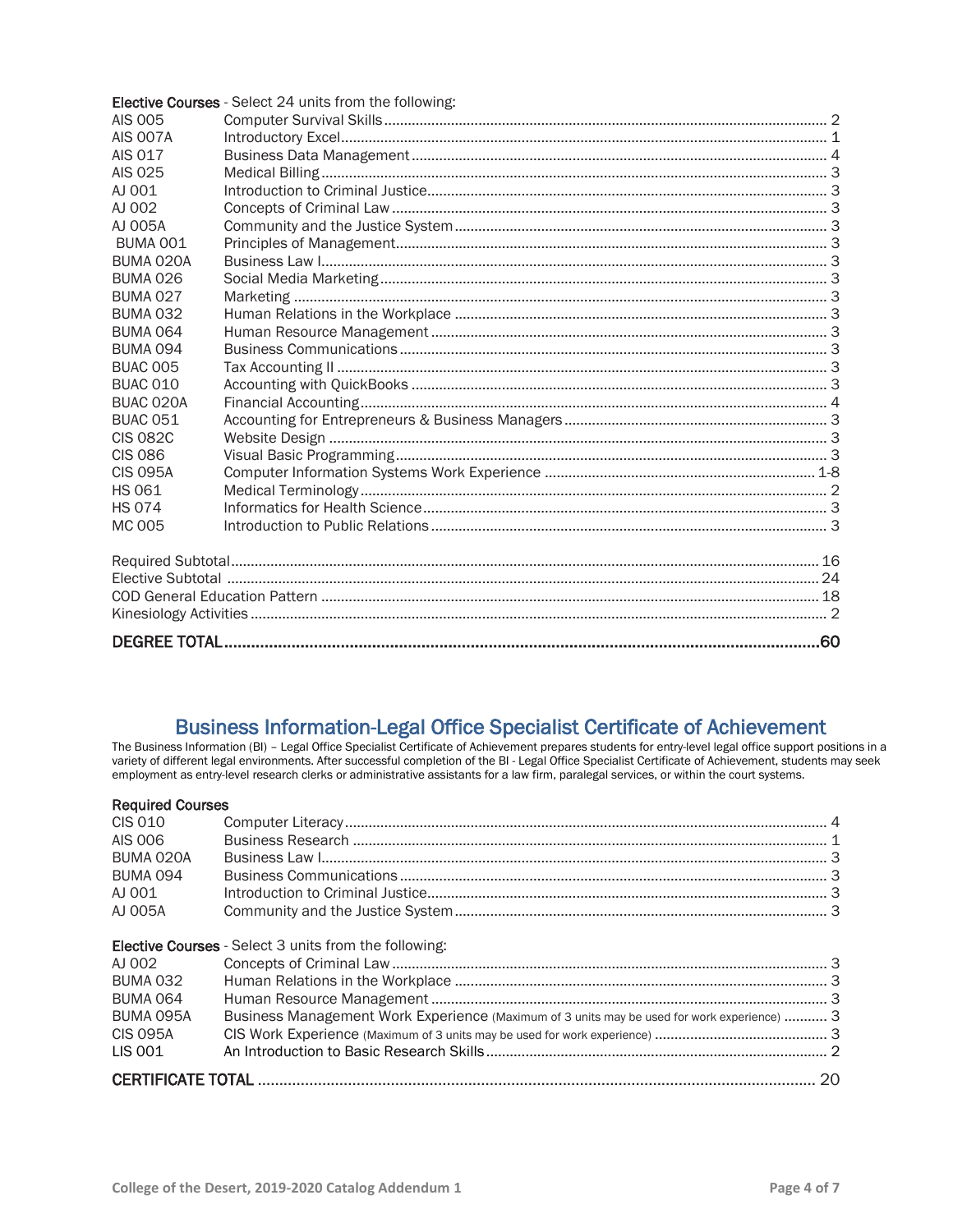### Business Information-Marketing Specialist Certificate of Achievement<br>The Business Information (BI) – Marketing Specialist Certificate of Achievement prepares students develop a dynamic skill and use social media as

part of a marketing strategy to promote business, create demand and increase sales based on customer and market responses.

### Required Courses<br>CIS 010 ( CIS 010 Computer Literacy........................................................................................................................... 4 AIS 004A Introductory PowerPoint ................................................................................................................. 1 AIS 007B Advanced Excel ............................................................................................................................... 2 BUMA 027 Marketing ........................................................................................................................................ 3 BUMA 026 Social Media Marketing .................................................................................................................. 3 Elective Courses - Select 6 units from the following: BUMA 094 Business Communications ............................................................................................................. 3 MC 005 Introduction to Public Relations ..................................................................................................... 3 BUMA 095A Business Management Work Experience (Maximum of 3 units may be used for work experience) ........... 3 CIS 095A CIS Work Experience (Maximum of 3 units may be used for work experience) ............................................ 3 CERTIFICATE TOTAL .................................................................................................................................. 19

## Business Information - Medical Office Specialist Certificate of Achievement<br>The Business Information (BI) – Medical Office Specialist Certificate of Achievement prepares students for entry-level medical office support

positions in a variety of different medical environments. After successful completion of the BI - Medical Office Specialist Certificate of Achievement, students may seek employment as medical office clerks and/or medical billers in hospitals, clinics and private practice medical offices.

### Required Courses

| CIS 010<br>AIS 025 |                                                                                             |  |
|--------------------|---------------------------------------------------------------------------------------------|--|
| <b>BUMA 094</b>    |                                                                                             |  |
| <b>HS 061</b>      |                                                                                             |  |
| <b>HS 074</b>      |                                                                                             |  |
|                    |                                                                                             |  |
| BUMA 032           |                                                                                             |  |
| BUMA 064           |                                                                                             |  |
| BUAC 095A          | Accounting Work Experience (Maximum of 3 units may be used for work experience) 3           |  |
| BUMA 095A          | Business Management Work Experience (Maximum of 3 units may be used for work experience)  3 |  |
| <b>CIS 095A</b>    | CIS Work Experience (Maximum of 3 units may be used for work experience) 3                  |  |
|                    |                                                                                             |  |

### Social Media Marketing Certificate of Achievement<br>The Social Media Marketing Certificate of Achievement provides students with a modern and practical skill that is not limited by any geographical

location. Student can use their new skills to work either as a contractor or even as a part of a bigger enterprise anywhere in the country. Students will explore the possibilities and limitations of social media and will have hands-on experience with several of the outlets such as Facebook, Twitter, Instagram, Snapchat, blogs, wikis, and other current media. Students will be able to relate the effects of these marketing strategies into a business. They will also learn about other marketing tools that can be used in combination with social media for a more effective marketing strategy. Upon successful completion of the Social Media Certificate of Achievement, students should be able to: use current social media outlets to promote business, create demand and increase sales based in popularity and specific client response. At the same time, students will be able to evaluate the use of social networking, online marketing channels, and to create an online presence to build businesses.

| <b>Required Courses</b>                                   |                                                                                                                                                             |  |  |
|-----------------------------------------------------------|-------------------------------------------------------------------------------------------------------------------------------------------------------------|--|--|
| CIS 010                                                   |                                                                                                                                                             |  |  |
| <b>BUMA 010</b>                                           |                                                                                                                                                             |  |  |
| <b>BUMA 027</b>                                           |                                                                                                                                                             |  |  |
| <b>BUMA 026</b>                                           |                                                                                                                                                             |  |  |
| <b>BUMA 094</b><br>MC 005<br>BUMA 095A<br><b>BUMA 001</b> | <b>Elective Courses</b> - Select 3 units from the following:<br>Business Management Work Experience (Maximum of 3 units may be used for work experience)  3 |  |  |
| <b>BUMA 028</b>                                           |                                                                                                                                                             |  |  |
|                                                           |                                                                                                                                                             |  |  |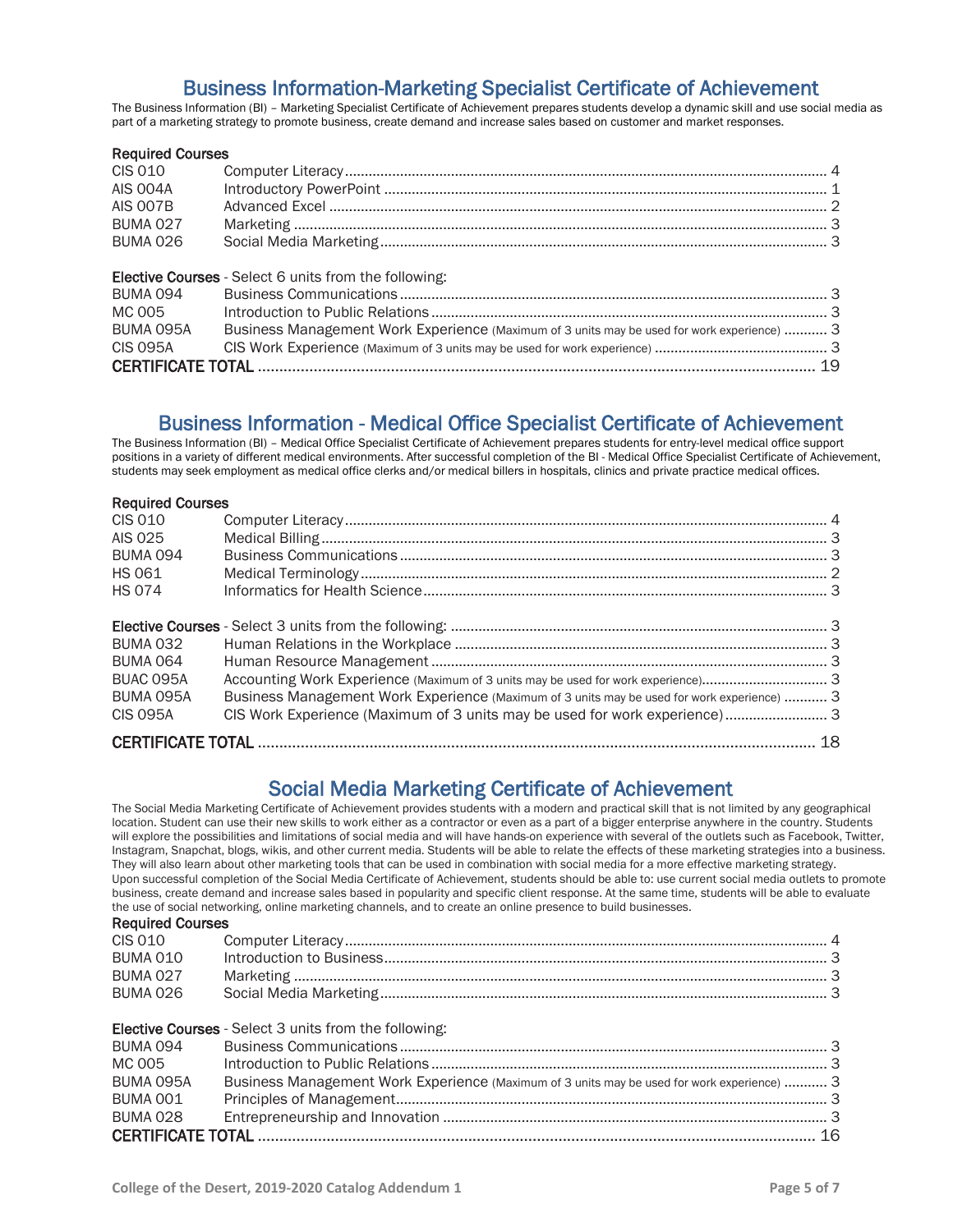### PROGRAM MODIFICATIONS effective Fall 2019

### Fitness Specialist Certificate of Achievement<br>The Fitness Specialist Certificate of Achievement is a comprehensive certification that prepares students in the field of personal training, group

fitness, exercise leadership and a variety of career opportunities in fitness. The diverse curriculum taught in the certificate includes courses that specialize in principles of anatomy, physiology of movement, energy pathways, cardiorespiratory system, biomechanics, motor learning, fitness assessment, nutrition, and weight management. The courses also prepare students with exercise leadership principles for various methods of communication and learning styles along with how to develop class engagement and motivation. The courses prepare the students for industry driven standards and future exam certifications in personal training with the National Academy of Sports Medicine and an exam certification in Group Fitness with Athletics and Fitness Association of America. These certifications are accepted nationally in the world of fitness and exercise leadership.

### Required Courses: 20 18 Units

|               | <b>KINE-001</b>  |                                                                                    |  |
|---------------|------------------|------------------------------------------------------------------------------------|--|
| <b>DELETE</b> | KINE 003         |                                                                                    |  |
|               | <b>KINE-007</b>  |                                                                                    |  |
|               | <b>KINE-008</b>  |                                                                                    |  |
|               | <b>KINE-009</b>  |                                                                                    |  |
|               | <b>KINE-095</b>  |                                                                                    |  |
|               | <b>KINE-095A</b> | Kinesiology Work Experience (Maximum of 1 unit may be used for work experience)  1 |  |
|               | <b>HS-013</b>    |                                                                                    |  |
|               |                  | Fitness Courses: 2 units chosen from the following courses                         |  |
|               | <b>KINE-039</b>  |                                                                                    |  |
|               | <b>KINE-040</b>  |                                                                                    |  |
|               | <b>KINE-041</b>  |                                                                                    |  |
|               | <b>KINE-046</b>  |                                                                                    |  |
|               | <b>KINE-047</b>  |                                                                                    |  |
|               | <b>KINE-068</b>  |                                                                                    |  |
|               | <b>KINE-069</b>  |                                                                                    |  |
|               | KINE-071         |                                                                                    |  |
|               | <b>KINE-072</b>  |                                                                                    |  |
|               | <b>KINE-073</b>  |                                                                                    |  |
|               | <b>KINE-077</b>  |                                                                                    |  |
|               | <b>KINE-083</b>  |                                                                                    |  |
|               | <b>KINE-084</b>  |                                                                                    |  |
|               | <b>KINE-093</b>  |                                                                                    |  |
| <b>ADD</b>    | <b>KINE-098A</b> |                                                                                    |  |
|               | <b>KINE-099</b>  |                                                                                    |  |
|               |                  |                                                                                    |  |

### Courses of Instruction

### NEW COURSES effective Fall 2019

| <b>BCOT 010</b>                                                                                                                                 | <b>Basic Correctional Officer Training</b>                                                                                                         |                                                                                                                                                       | Units: 14             |  |  |
|-------------------------------------------------------------------------------------------------------------------------------------------------|----------------------------------------------------------------------------------------------------------------------------------------------------|-------------------------------------------------------------------------------------------------------------------------------------------------------|-----------------------|--|--|
| The Basic Correctional Officer Training provides entry-level training for correctional officers. The course will introduce the student to adult |                                                                                                                                                    |                                                                                                                                                       |                       |  |  |
|                                                                                                                                                 | corrections procedure, interviewing, counseling techniques, defensive tactics, public relations, and oral and written communications. Security and |                                                                                                                                                       |                       |  |  |
|                                                                                                                                                 |                                                                                                                                                    | supervision techniques in adult institutions are stressed. The Correctional Officer Training meets or exceeds the mandates of the California Board of |                       |  |  |
|                                                                                                                                                 | Corrections and Rehabilitation. Check the program website for additional information.                                                              |                                                                                                                                                       |                       |  |  |
| Limitation on Enrollment: Completion of POST reading and writing examination; completion of POST physical fitness assessment; possession of a   |                                                                                                                                                    |                                                                                                                                                       |                       |  |  |
|                                                                                                                                                 |                                                                                                                                                    | valid California driver's license; successful completion of medical examination; fingerprint clearance through the California Department of Justice.  |                       |  |  |
| Lecture hours: 180                                                                                                                              | Lab hours: 220                                                                                                                                     | Repeatable: No                                                                                                                                        | Grading: Letter Grade |  |  |
| Transfer Status: None                                                                                                                           |                                                                                                                                                    | Degree Applicable: AA/AS                                                                                                                              |                       |  |  |
| COD GE: None                                                                                                                                    | CSU GE: None                                                                                                                                       | IGETC: None                                                                                                                                           |                       |  |  |
|                                                                                                                                                 |                                                                                                                                                    |                                                                                                                                                       |                       |  |  |
| <b>BPOT 003</b>                                                                                                                                 | <b>Basic Peace Officer Training-Module I</b>                                                                                                       |                                                                                                                                                       | Units: 19             |  |  |

This course is the third module in the Regular Basic Course-Modular Format training sequence. Intensive instruction designed to meet the minimum requirements of a peace officer, or Level I Police Reserve Officer as established by state law. Check the program website for additional information. Prerequisite: BPOT 002

*Limitation on Enrollment:* Completion of Peace Officer Standards and Training (POST) physical fitness assessment; possession of a valid California driver's license; successful completion of a medical examination; and current fingerprint clearance through the California Department of Justice.<br>Letter Grading: Letter Grade<br>Crading: Letter Grade Lecture hours: 288 Lab hours: 186 Connection Repeatable: No Grading: Letter Grade<br>
Transfer Status: None Connection Cab hours: 186 Connection Cherce Applicable: AA/AS Transfer Status: None CSU GE: None Degree Applicable: AA/AS<br>
COD GE: None CSU GE: None CSU GE: None IGETC: None CSU GE: None